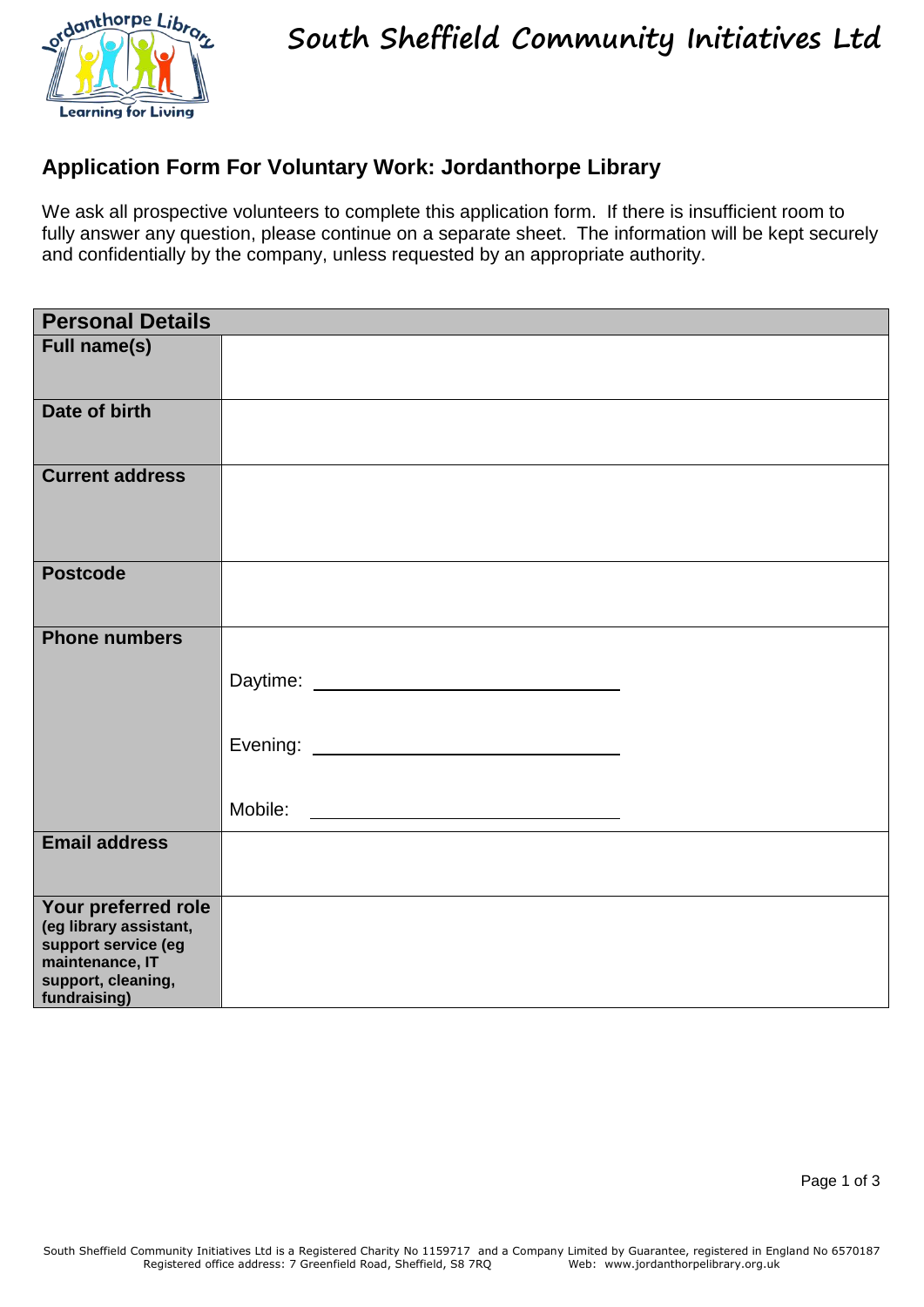

## **2. Employment History**

Please tell us about your past and current employment and any relevant voluntary work in the table below, starting with the most recent first.

| <b>Employer's Name and Address</b> | <b>Dates</b> | <b>Job Title &amp; Brief Description</b> | <b>Reason for Leaving</b> |
|------------------------------------|--------------|------------------------------------------|---------------------------|
|                                    |              |                                          |                           |
|                                    |              |                                          |                           |
|                                    |              |                                          |                           |
|                                    |              |                                          |                           |
|                                    |              |                                          |                           |
|                                    |              |                                          |                           |
|                                    |              |                                          |                           |
|                                    |              |                                          |                           |
|                                    |              |                                          |                           |
|                                    |              |                                          |                           |
|                                    |              |                                          |                           |
|                                    |              |                                          |                           |
|                                    |              |                                          |                           |
|                                    |              |                                          |                           |
|                                    |              |                                          |                           |
|                                    |              |                                          |                           |
|                                    |              |                                          |                           |
|                                    |              |                                          |                           |
|                                    |              |                                          |                           |
|                                    |              |                                          |                           |
|                                    |              |                                          |                           |